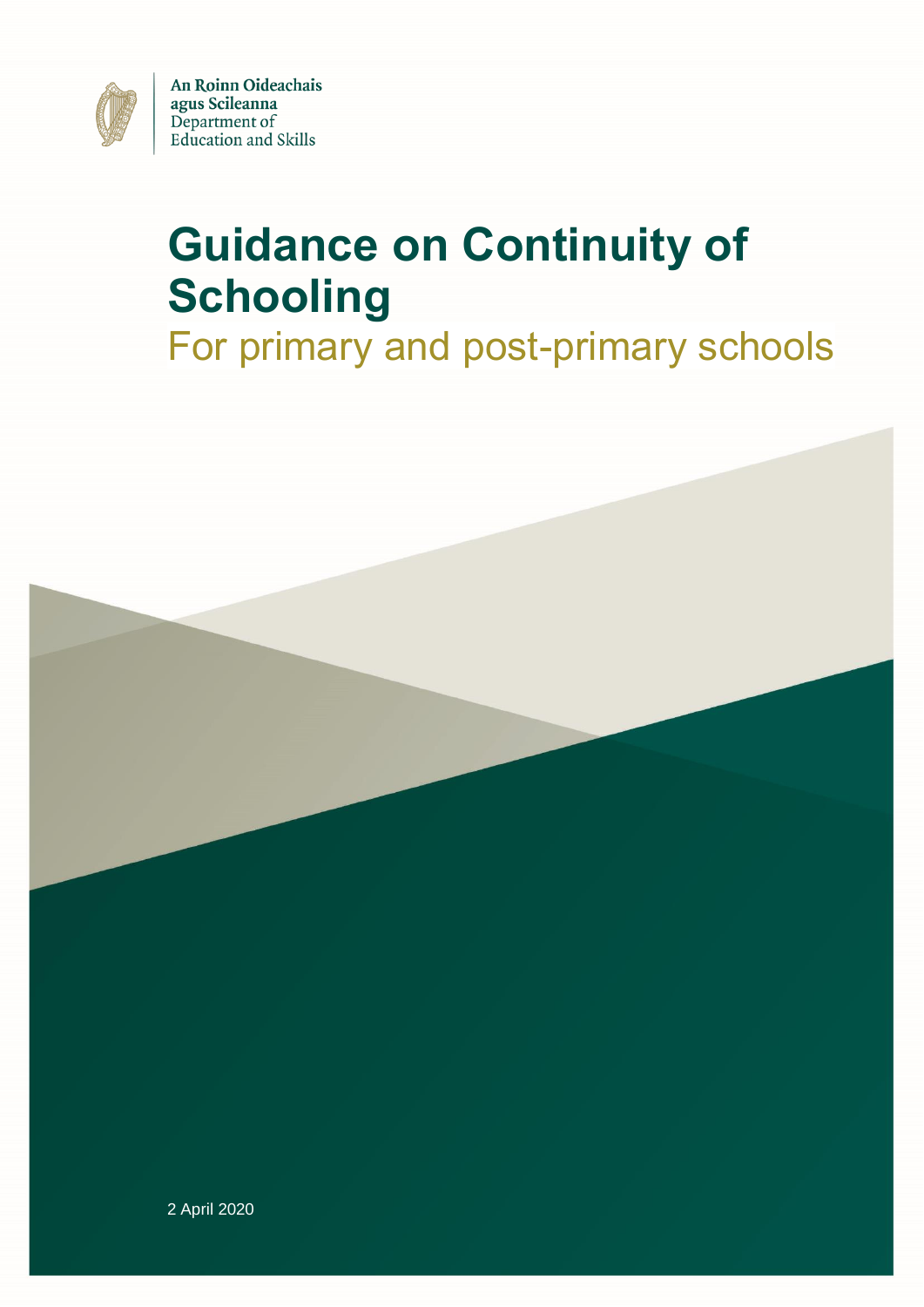# **Introduction**

All schools are currently closed under Covid-19 restrictions. The guidance in this document from the Department of Education and Skills (DES) is being put in place as a contingency measure to support the continuity of teaching and learning in the event of an extension to public health measures and follows on from Circular Letter 0024/2020.

For all involved in education, this is a challenging period as we strive to support the learning and wellbeing of students while out of the school environment and where teaching and learning approaches have had to change. This is not an easy time for teachers, students and their families. It is particularly difficult for students who are homeless or marginalised, students with special educational needs, students whose families are experiencing stress and uncertainty, and students preparing for this year's state examinations.

This guidance aims to support schools to provide all of their students with an effective education programme, insofar as possible, in the current context. Many schools and teachers are making huge efforts to support students at home. The guidance draws from the experience of different types of schools that are actively engaging with their students using a range of approaches and resources<sup>1</sup>. Additional guidance on other aspects of supporting students will issue in due course.

#### **Key themes of this guidance:**

- The role of schools in engaging with students
- Teachers and school leaders working together
- Keeping in touch with students the importance of providing feedback and advice
- Helping students and teachers stay well
- Keeping in touch with parents and guardians
- Staying safe in the distance learning environment
- State examinations in the post-primary sector

 $\overline{a}$ 

**<sup>1</sup>** The guidance is informed by: a telephone survey conducted by the Department's Inspectorate; a primary survey conducted by Maynooth University on behalf of the Irish Primary Principals' Network (IPPN); and a post-primary survey conducted by Education and Training Boards, Ireland (ETBI) on behalf of the post-primary management bodies.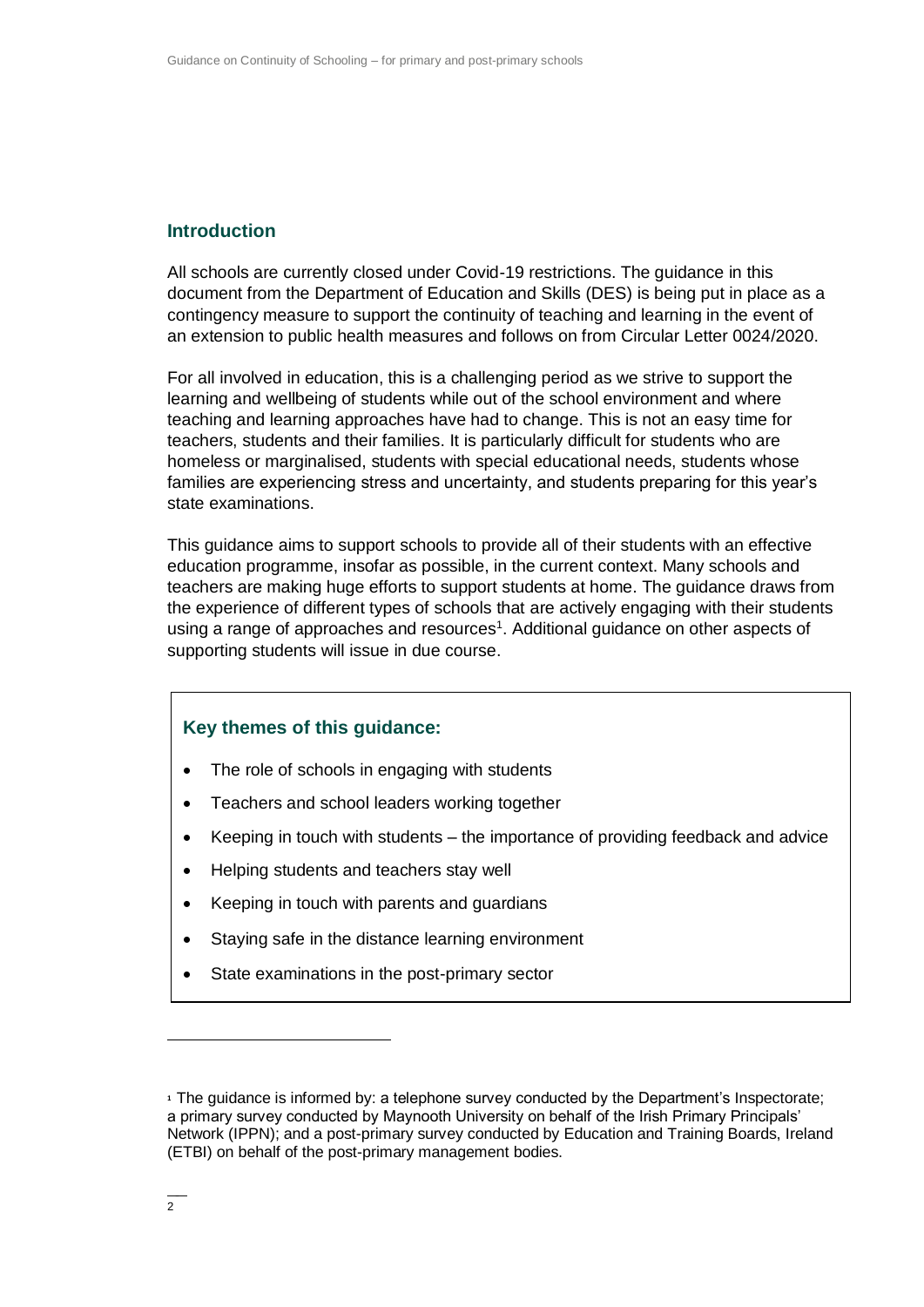# **The role of schools in engaging with students**

Schools should maintain a sense of normality for students to ensure that they continue to progress in their learning, despite being outside the classroom. Daily routine for students, supported by schools using new ways of working with them, is particularly important. While this may pose a real challenge for teachers, principals, parents, guardians and students, it is critical to ensure that the momentum of learning is not lost.

In particular, it is important that every effort is made to ensure:

- Regular engagement of students in lessons, tasks and learning experiences across the range of curriculum areas or subjects
- Provision of specific and regular supports for students with special educational needs
- Provision of specific and customised supports for students at risk of educational disadvantage
- Provision of regular assignments to students that are purposeful, manageable and can be carried out independently
- Provision of regular, practical, supportive and customised feedback to students on the work submitted
- Adoption of a whole school approach to engagement with students to ensure consistency of approach so as not to overburden students or their parents and guardians

Engagement by students in learning opportunities and tasks will bring a sense of routine in their daily activities and contribute to their wellbeing at this difficult time while aiming for them to make progress in their learning. All schools and teachers, including teachers of students with special educational needs, should therefore be regularly communicating and engaging with students to ensure that there is continuity in their learning. Where possible, primary teachers should make every effort to engage with their students on a daily basis and post-primary teachers should do so on the days that they are normally timetabled for lessons with their students. In engaging with students, there should be a balance between the assignment of independent work, whether written or practical, online learning and other tasks in accordance with the learning needs of students and the resources available.

#### **Here are some options for engaging with students currently used by schools:**

- Engaging with parents and guardians and students by phone and email or by any means that the school sees as appropriate
- Assignment of independent work using email, school websites, online tools such as Padlet, Flipgrid, TED-Ed, apps such as Seesaw, Aladdin Connect and the school app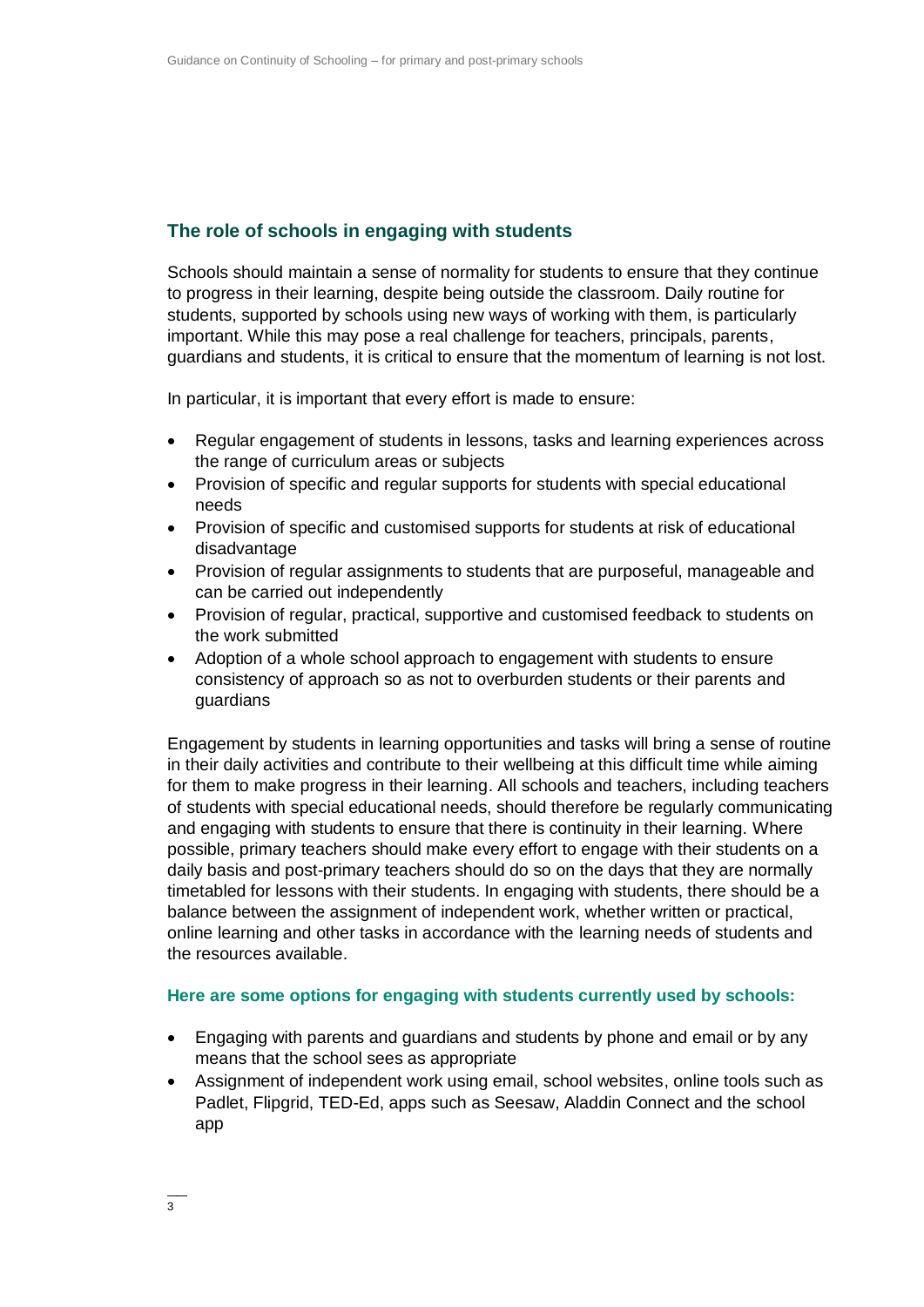- Devising specific tasks based on televised learning opportunities such as the RTÉ Home School Hub, Cúla 4 on TG4 and various documentaries on television players such as RTÉ player
- Hosting school assemblies on local community radio and other meeting platforms
- Virtual lessons where students can attend remotely, using platforms such as Microsoft Teams, Webex and Google Classroom.

Special education teachers may send packages of supports to parents and guardians and engage with their students through e-mail, online video communication apps such as Skype and Seesaw and also through virtual learning environments.

*Example 1: A two-teacher primary school in Connacht uses the Microsoft Teams platform*  each day to provide a one-hour session where students log on and the teachers provide brief *lessons in literacy, numeracy and other areas of the curriculum. During this time, tasks are set and opportunities for the students to share what they have been working on are created. The students have the opportunity to speak with each other and the teacher during this time. These lessons are recorded and available online to support the students with their tasks and also for those who cannot access the 'live' lesson.*

*Example 2: A large mixed post-primary school in Munster is delivering its complete timetable online using Google Classroom. Teachers are hosting live classes where possible, or alternatively providing pre-recorded classes or assigned work that can be completed during the time that the class would usually take place. The range of approaches allows the different circumstances of the teachers to be taken into account.*

#### **Practical advice on using technology to support children's learning**

The Professional Development Service for Teachers (PDST) has created a short onehour course aimed at helping teachers to teach and support learning online. It covers how to get started, finding online resources, communicating with students and creating digital resources. This is available at the following link:

[Teaching online for primary and post-primary teachers during school closures](https://teachercpd.ie/mod/page/view.php?id=11798)

Further online and distance learning supports are available at the links below:

- PDST [Online learning during school closures](https://www.pdsttechnologyineducation.ie/en/Technology/Online%20Learning%20during%20school%20closures/Online-Learning-during-school-closures.html)
- PDST [Distance Learning](https://www.pdst.ie/DistanceLearning)

Scoilnet also provides access to a wide variety of resources and information developed by various services including: the PDST, Junior Cycle for Teachers (JCT), the National Educational Psychological Service (NEPS), the National Council for Special Education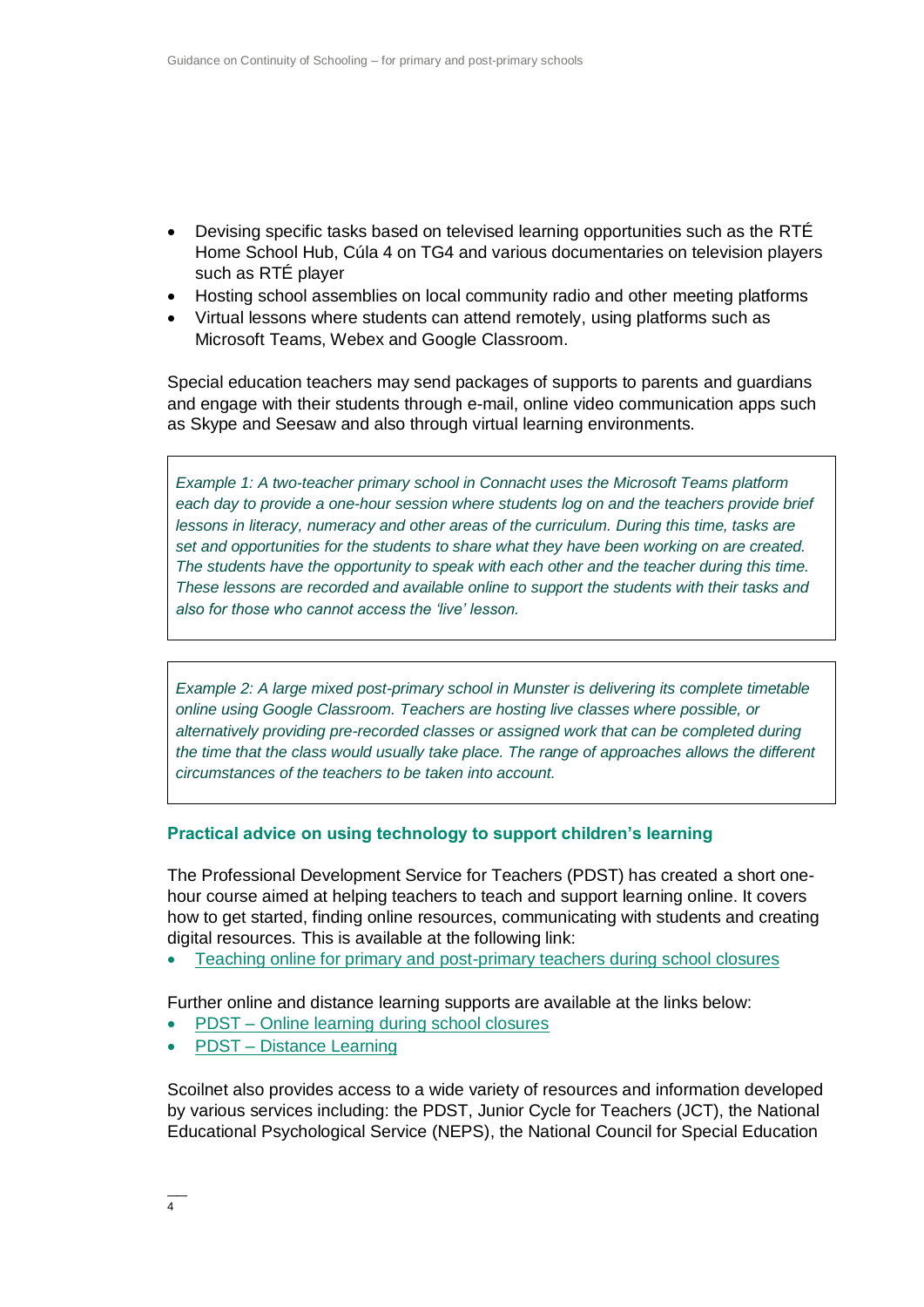(NCSE), the National Centre for Guidance in Education (NCGE) and An Chomhairle um Oideachas Gaeltachta & Gaelscolaíochta (COGG) which offers a selection of resources to support Irish language learning. These resources can all be accessed at <https://www.scoilnet.ie/support/>

When selecting resources, teachers are urged to use their professional expertise to decide upon appropriate online resources that match the intended learning and the context of the students. To protect against overburdening parents, guardians and students, teachers should exercise caution in the assignment and recommendation of long lists of online links. Teachers should also be selective in their use of tools and environments in order to make best use of their time in engaging with their students. It should be noted that the DES does not endorse any particular external tools or resources.

#### **Teachers and school leaders working together**

Collegiality and collaboration among school leaders and staff will be critical in the days and weeks ahead as they arrive at agreed solutions to the challenges faced by the whole school community. This is particularly important to ensure the collective wellbeing and support for the additional efforts needed to sustain the implementation of appropriate programmes of learning for all students, especially the most vulnerable and those preparing for state examinations. School leaders will maintain oversight of teachers' work in facilitating continuity of provision for all students throughout the period of the new arrangements.

There should be regular meetings with teaching staff and communications between teachers to maintain staff relations, support each other and to plan and co-ordinate students' learning. Regular meetings will help to ensure consistency in terms of the school and teachers having reasonable expectations of students and their parents and guardians.

#### **Here are some options for staff collaboration currently used by schools:**

- Regular phone calls between staff members, emails, text messages and social media communication tools
- Staff meetings using online meeting facilities such as Microsoft Teams, Google Hangouts and Webex or through phone conferencing
- Different groups of teachers in the school such as those teaching particular class levels, student support teams, leadership and management teams, special education teams and members of subject departments working together to plan work and share practice
- Teachers and school leaders collaborating and communicating with personnel outside of their own immediate school community to provide support and advice, and to share good practice with one another.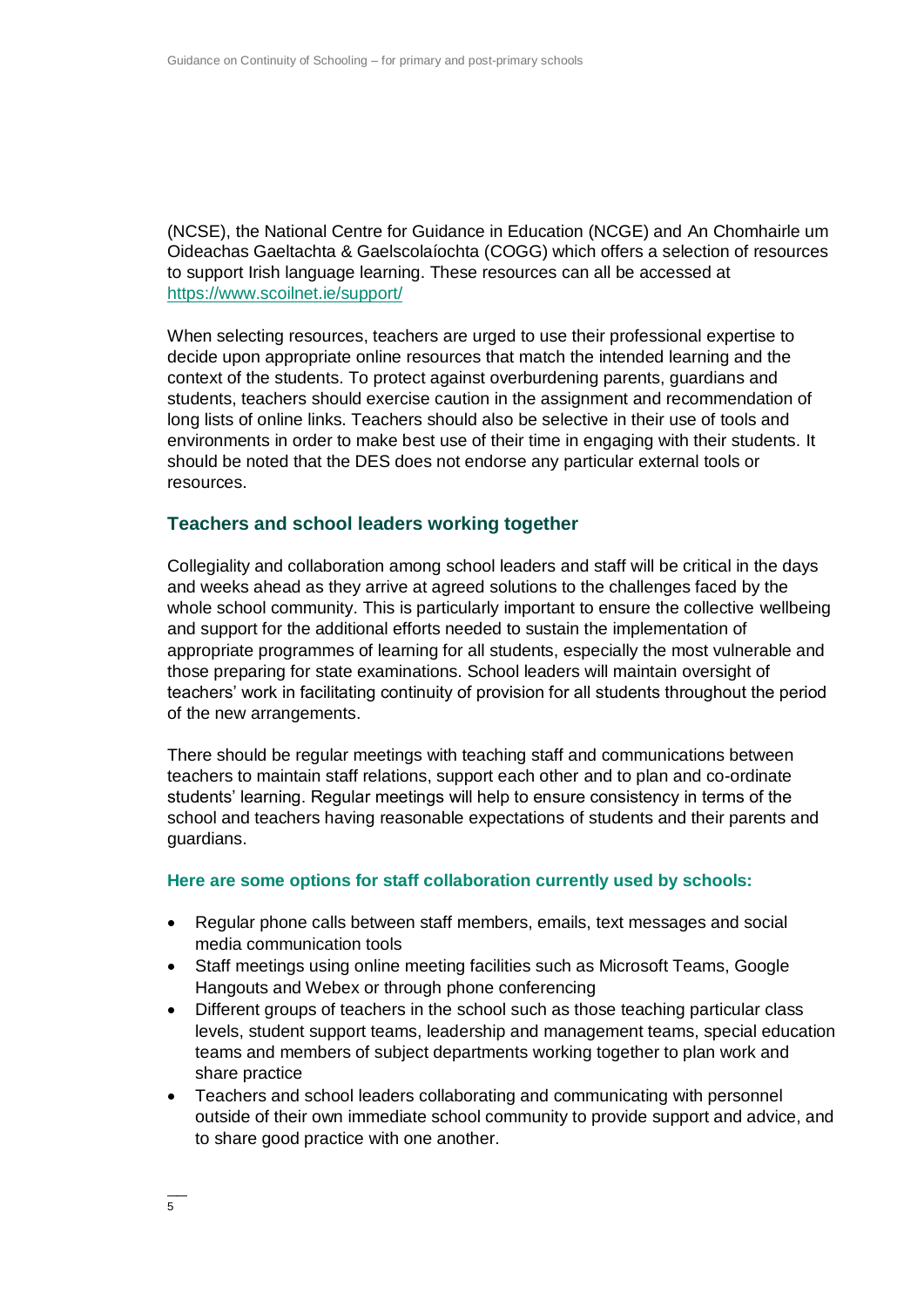*Example 3: A large primary school in Dublin is hosting online staff meetings using Google Classroom, including regular in-school management team meetings and collaborative team meetings between teachers who teach the same class grouping.*

*Example 4: A DEIS school in Munster is collaborating with other schools in its network and availing of assistance from its parent body to provide materials and resources in support of the Leaving Certificate Applied cohort in the school. A similar collaborative approach is being used to support all teachers in the school's network with technical training and advice.*

#### **Keeping in touch with students – the importance of providing feedback and advice**

Teacher feedback to students is very important to ensure continuity and progression in learning, to affirm students' work and to ensure that students stay motivated and focused while working at home. In this regard, teachers should ensure that:

- They respond regularly to students with helpful feedback on the work that the students submit to them
- They are flexible and agree timelines for return of work with parents and students
- Their feedback is relevant and easily understood
- Their feedback informs the next stage of learning
- Their feedback is manageable for both teachers and students
- Their feedback is specific there should not be an over-reliance on self-correcting tools or generic feedback.

#### **Here are some options for giving feedback to students currently used by schools:**

- Correction of students' work that has been created on word documents and pictures of work submitted via e-mail or other communication tools such as Seesaw
- Use of automated programmes or self-correcting tools such as TED-Ed, Kahoot and IXL which should complement and support direct teacher feedback on students' work
- Use of Microsoft Teams, Flipgrid or other tools to record video and audio feedback by the teacher which addresses strengths and areas for improvement, along with guidance to support this improvement.
- Use of online learning platforms that have video conferencing functions such as Google Classrooms and Microsoft Teams for sharing of completed tasks for feedback from teachers and peers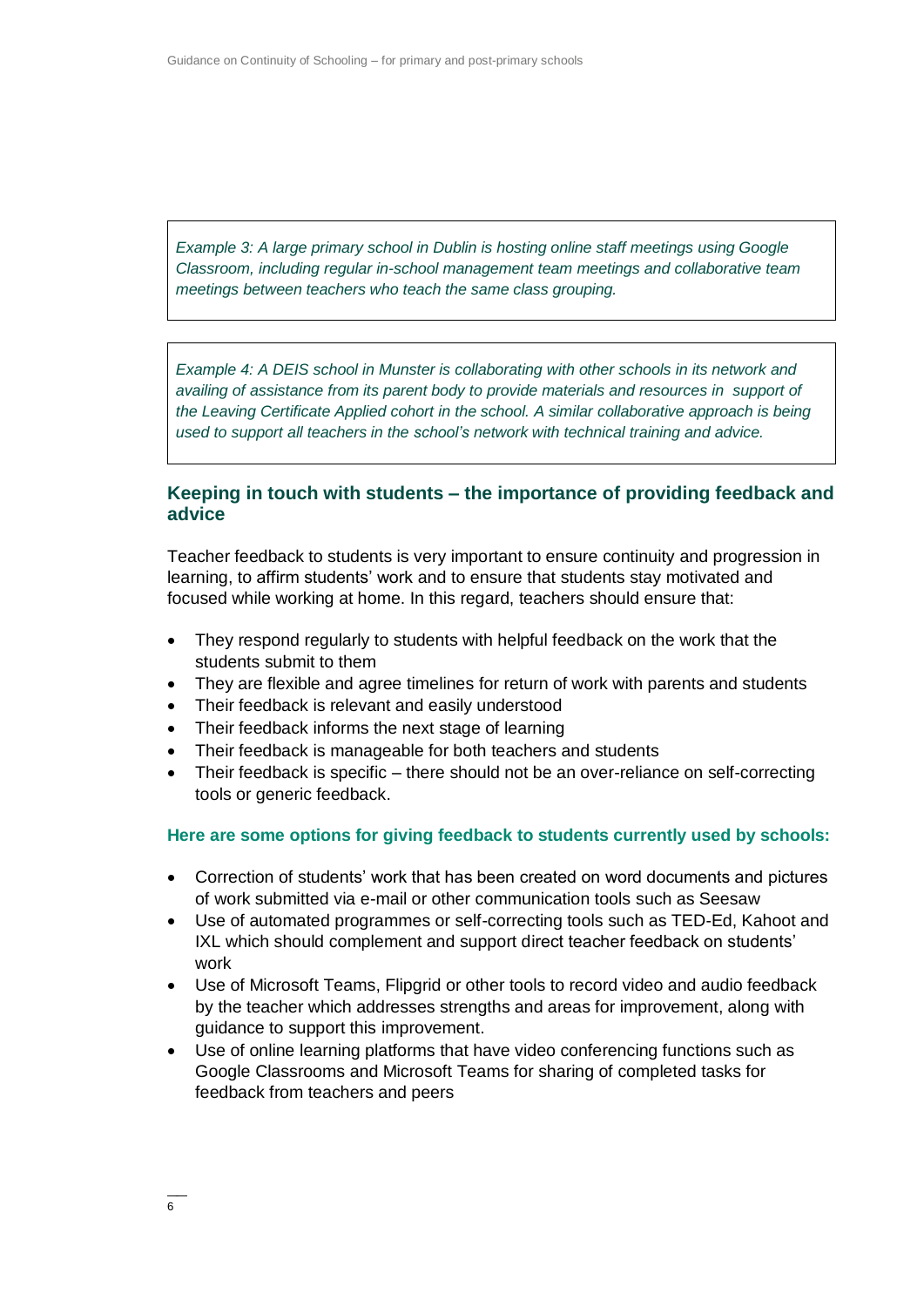*Example 5: A four-teacher primary school in Ulster is using the Seesaw app to communicate with parents, guardians and students. Students send examples of their work back to the teacher who corrects it and sends feedback. In another similar sized school, this feedback is being recorded using audio, and the students hear the teacher's comments when it is returned to them.*

*Example 6: A large post-primary school in Leinster is using Office 365 and Microsoft Teams extensively to assign and correct students' work. The school has adjusted its approach based on feedback from teachers as to what is working best and the principal emails staff with tips as they emerge. Teachers can see when students have viewed or completed the assigned work and can provide confidential feedback to each student.*

It is also important to get feedback from students and their parents and guardians on how well the arrangements are working for them to inform ongoing activities being provided for the students.

#### **Helping students and teachers stay well**

Maintaining the wellbeing of students, supported by their families, is of the utmost importance at this exceptional time. Some students may be coping well with staying at home, social/physical distancing and completing school work at home whereas others may be struggling with these changes. There will be continuing challenges in the weeks ahead as students miss their friends, school and their extra-curricular and social activities. Schools and teachers will play an important role in supporting normality and routine for the students and in encouraging healthy behaviours.

The National Educational Psychological Service (NEPS) has developed guidance and advice for schools, students and parents in relation to managing and staying well when schools are closed. This guidance, and further guidance that will follow, can be accessed at the following link:

#### NEPS – [Advice and resources for keeping children and young people well during](https://www.education.ie/en/The-Department/Announcements/information-for-schools-preschools-and-third-level-institutions-on-the-coronavirus.html#15)  [Covid-19](https://www.education.ie/en/The-Department/Announcements/information-for-schools-preschools-and-third-level-institutions-on-the-coronavirus.html#15)

The wellbeing of teachers is equally important as they navigate a challenging situation while trying to support their students. Teachers should engage with their colleagues and school management to ensure collegiate support during this time. It is essential that teachers develop strategies and access support as necessary to safeguard their own wellbeing. In this regard, teachers' attention should be brought to the Department's *Employee Assistance and Wellbeing Programme* where relevant. Details are available at the following link: DES – [Employee Assistance and Wellbeing Programme](https://www.education.ie/en/Education-Staff/Services/Employee-Assistance-Wellbeing-programme/Employee-Assistance-Wellbeing-Programme.html)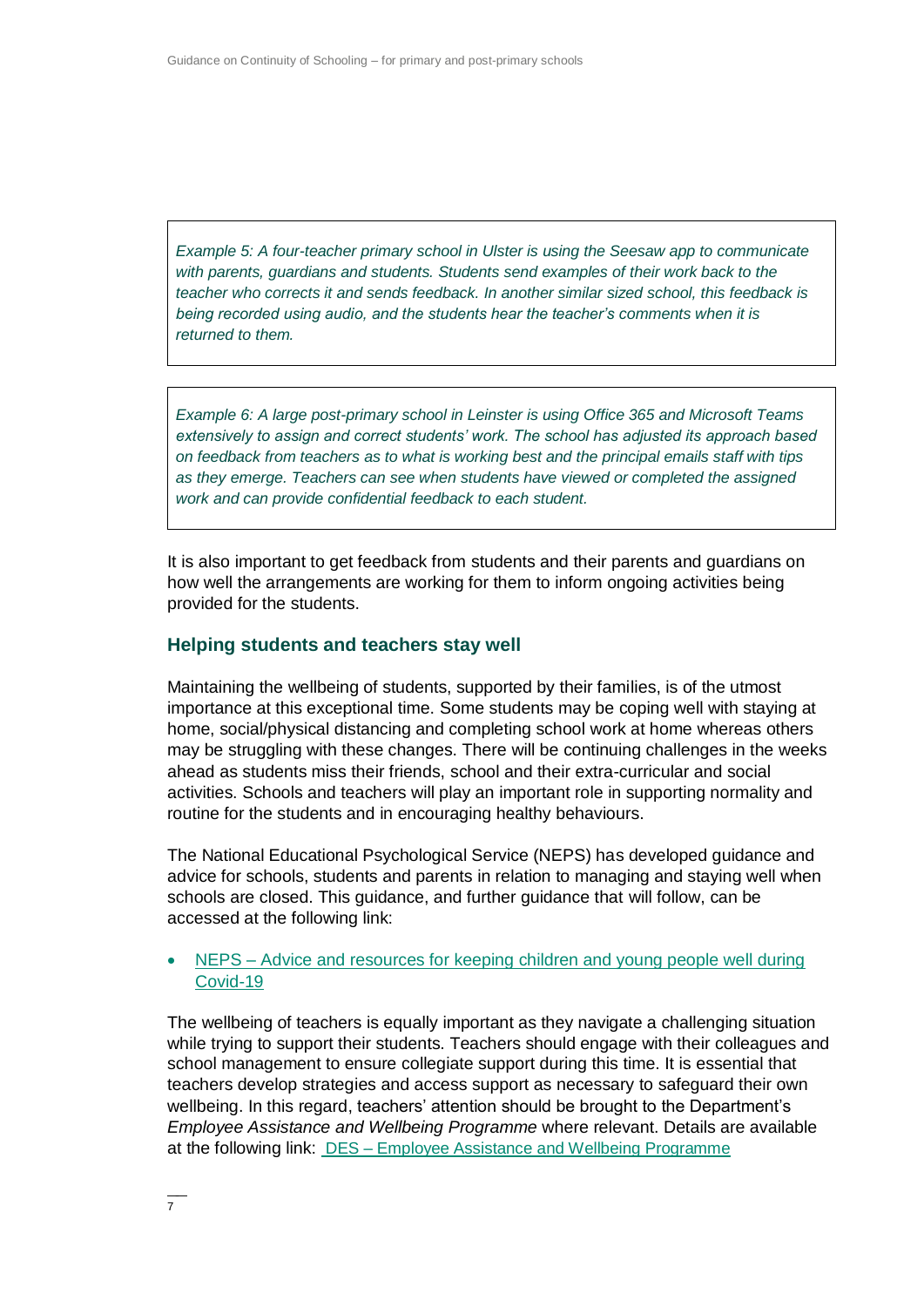# **Keeping in touch with parents and guardians**

This is a particularly challenging time for parents and guardians. Many will be worried for older or vulnerable family members and concerned about the fact that their children are missing so much school.

It is good for schools to:

- Be judicious about the amount of work sent home for students too much can be as much a problem as too little
- Encourage parents and guardians to engage in non-formal learning activities where appropriate to the child such as reading with and to children and taking part in daily exercise
- Establish good channels of communication with parents and guardians and support them through agreed activities so as to avoid placing an excessive burden on them
- Advise parents and guardians of the online engagement scheduled between teachers and students and of the importance of supervising the use of online platforms by their children
- Work with parents and guardians to agree solutions in the face of challenges such as access to the necessary software or digital devices and adequate broadband.

#### **Here are some options for communicating with parents and guardians currently used by schools:**

- Regular updating of the school website
- Sending messages by text, email or any means that the school sees as appropriate
- Asking parents and guardians to download various online applications such as Class DoJo, Aladdin Connect, Studyladder or the school app to enable ease of communication between school and home
- Making phone or e-mail contact with parents and guardians just to check that students are engaged and to answer queries.

*Example 5: In a primary Gaelscoil located in the midlands, teachers are using Google Classroom, Padlet, Seesaw, Blogs and emails to communicate with pupils as well as using Aladdin Connect to facilitate reciprocal communication with pupils and their families.*

*Example 6: A post-primary school in Munster is using their website to direct parents towards a simple training in the use of Google Classroom so they can support their children in the use of the platform which the school has previously used on a regular basis. If students do not engage, these families are contacted and further support is offered.*